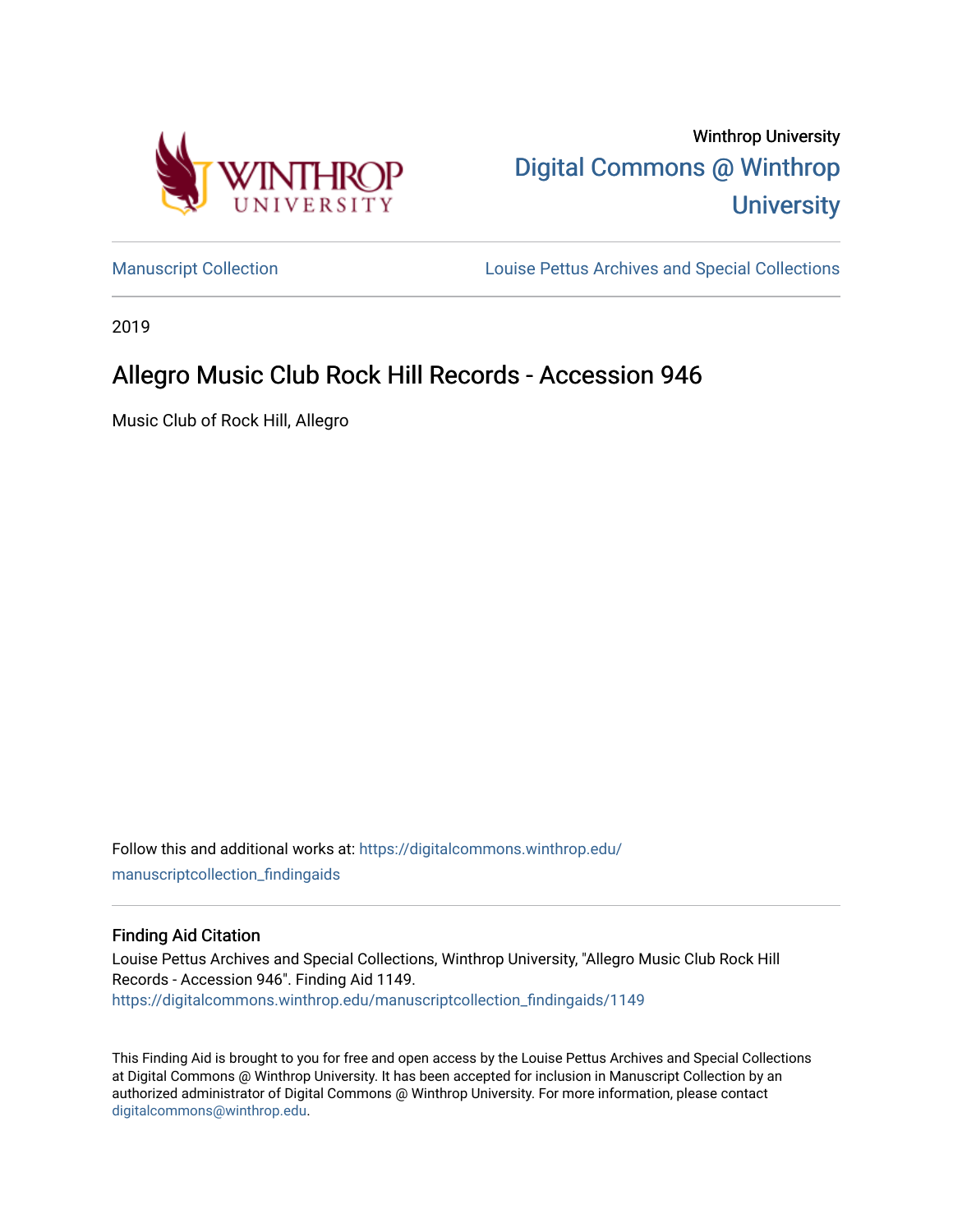## **WINTHROP UNIVERSITY LOUISE PETTUS ARCHIVES & SPECIAL COLLECTIONS**

## **MANUSCRIPT COLLECTION**

## **ACCESSION 946**

## **ALLEGRO MUSIC CLUB OF ROCK HILL RECORDS**

1956-2008

2 boxes, 11 folders, & 1 bound volume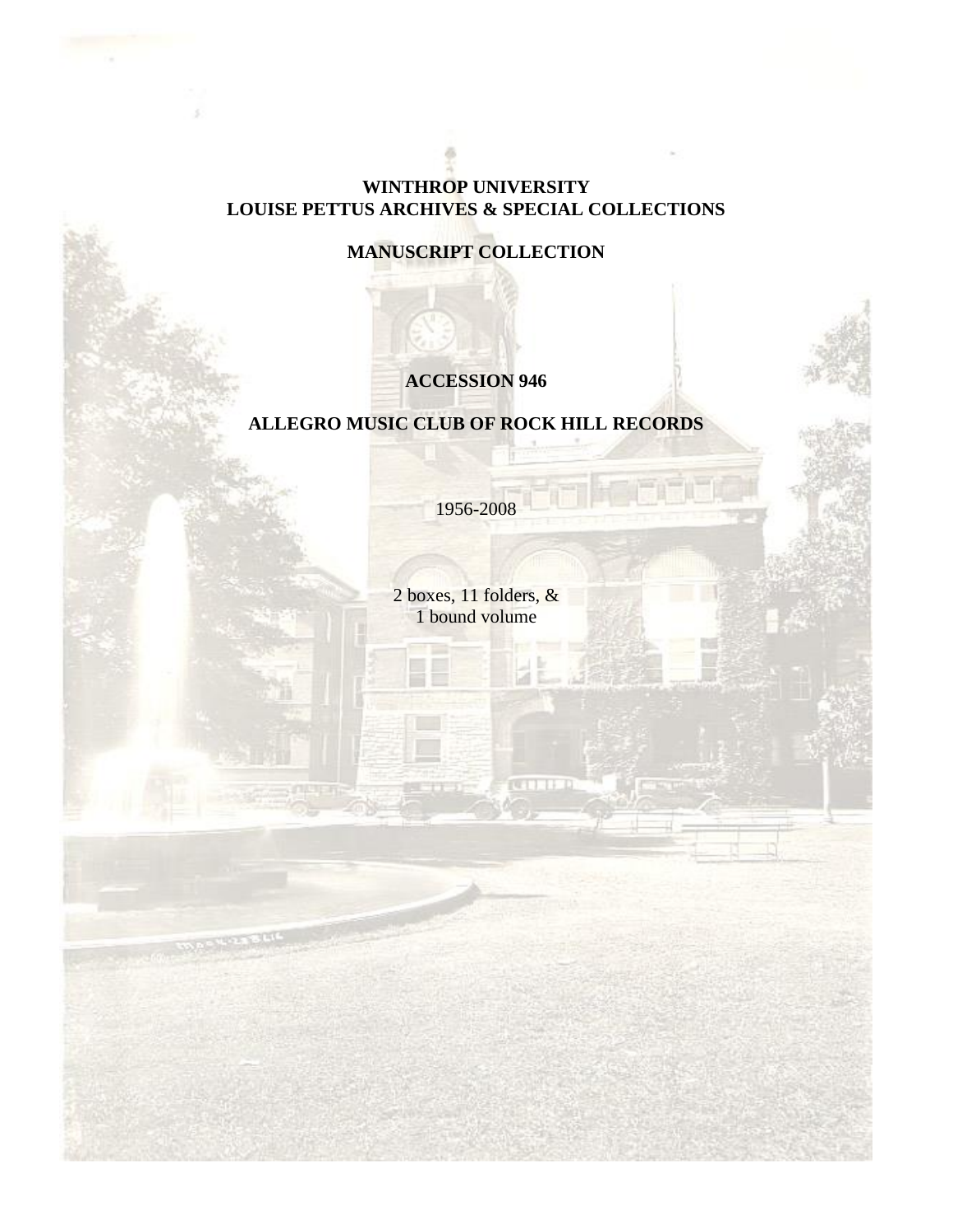#### **WINTHROP UNIVERSITY LOUISE PETTUS ARCHIVES & SPECIAL COLLECTIONS**

#### **MANUSCRIPT COLLECTION**

ADDITIONS: \_**164\_**, \_\_\_, \_\_\_ DATE: 09/11/2019

ACC. NO.: 946 **PROCESSED BY: Adam Davies** NO. OF SECTIONS: 2

### **ALLEGRO MUSIC CLUB OF ROCK HILL RECORDS I**

The Allegro Music Club of Rock Hill Records were donated to the Louise Pettus Archives and Special Collection at Winthrop University by Marjorie Hood on September 5, 1997, July 12, 2001, and July 16, 2001. Another addition was donated by Jackie Hood McFadden on June 4, 2013.

> Linear feet of shelf space occupied: .50 Approximate number of pieces: 1000

Restrictions: Open to researchers under the rules and regulations of the Louise Pettus Archives & Special Collections at Winthrop University.

Literary Rights: For information concerning literary rights please contact the Louise Pettus Archives & Special Collections at Winthrop University.

Scope and Content Note: **The Allegro Music Club of Rock Hill Records consists of constitutions, meeting minutes, correspondence, yearbooks, magazines, financial records and other records related to the activities and operation of the club. The Allegro Music Club of Rock Hill was founded in August, 1950 as a music club for women. A committee composed of members of the Rock Hill Music Club formed the club with 11 members. The Allegro club joined the S.C. Federation of Music Clubs in 1951.**

Related Collections: [Allegro Music Club of Rock Hill Records](https://digitalcommons.winthrop.edu/manuscriptcollection_findingaids/268/) - Accession 164